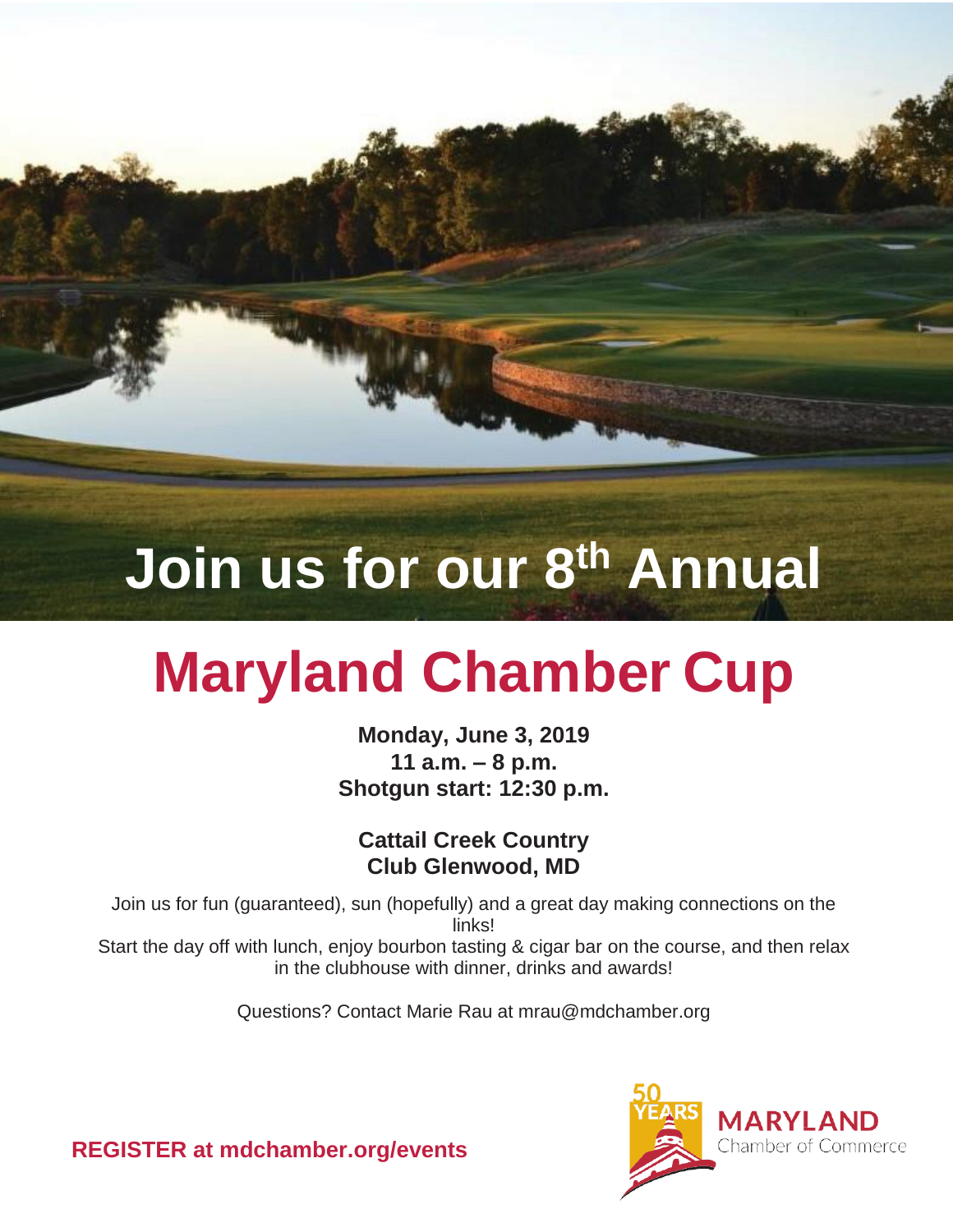### **PRESENTING SPONSOR**

- Opportunity to speak from the podium during the award reception
- Logo displayed on electronic scoring app and monitor in clubhouse
- Logo displayed on printed golf cart material scorecard, map etc.
- Two foursomes
- 15% discount on additional foursome registrations
- Competitive tee sponsor on hole of choice (first come, first serve)
- Logo included on all email and social media promotions
- Logo included on event signage
- Prominent full-page advertisement in event program
- Recognition on event website

# **DIAMOND SPONSOR**

Official shoe bag sponsor - EXCLUSIVE

- Logo embroidered on official golf shoe bag (received by each golfer)
- One foursome
- 15% discount on additional foursome registrations
- Competitive tee sponsor on hole of choice (first come, first serve)
- Logo included on all email and social media promotions
- Logo included on event signage
- Full-page advertisement in event program
- Recognition on event website

# **GOLD SPONSOR**

#### BEVERAGE CART SPONSOR - EXCLUSIVE

- Prominent signage on all beverage carts
- One foursome
- 10% discount on additional foursome registrations
- Competitive tee sponsor on hole of choice (first come, first serve)
- Logo included on all email and social media promotions
- Logo included on event signage
- Full-page advertisement in event program
- Recognition on event website

# **SILVER SPONSOR**

3 AVAILABLE

Official bourbon tasting sponsor - EXCLUSIVE

- Pull-up sign with logo at the bourbon tasting table
- Bourbon served in sponsor logo cups
- One foursome
- Tee sponsor on hole of choice (first come, first serve)
- Logo included on all email and social media promotions
- Logo included on event signage
- Half-page advertisement in event program
- Recognition on event website



**Diamond Investment** *\$7,500*

> **Gold Investment** *\$6,000*

 **Silver Investment** *\$5,000*